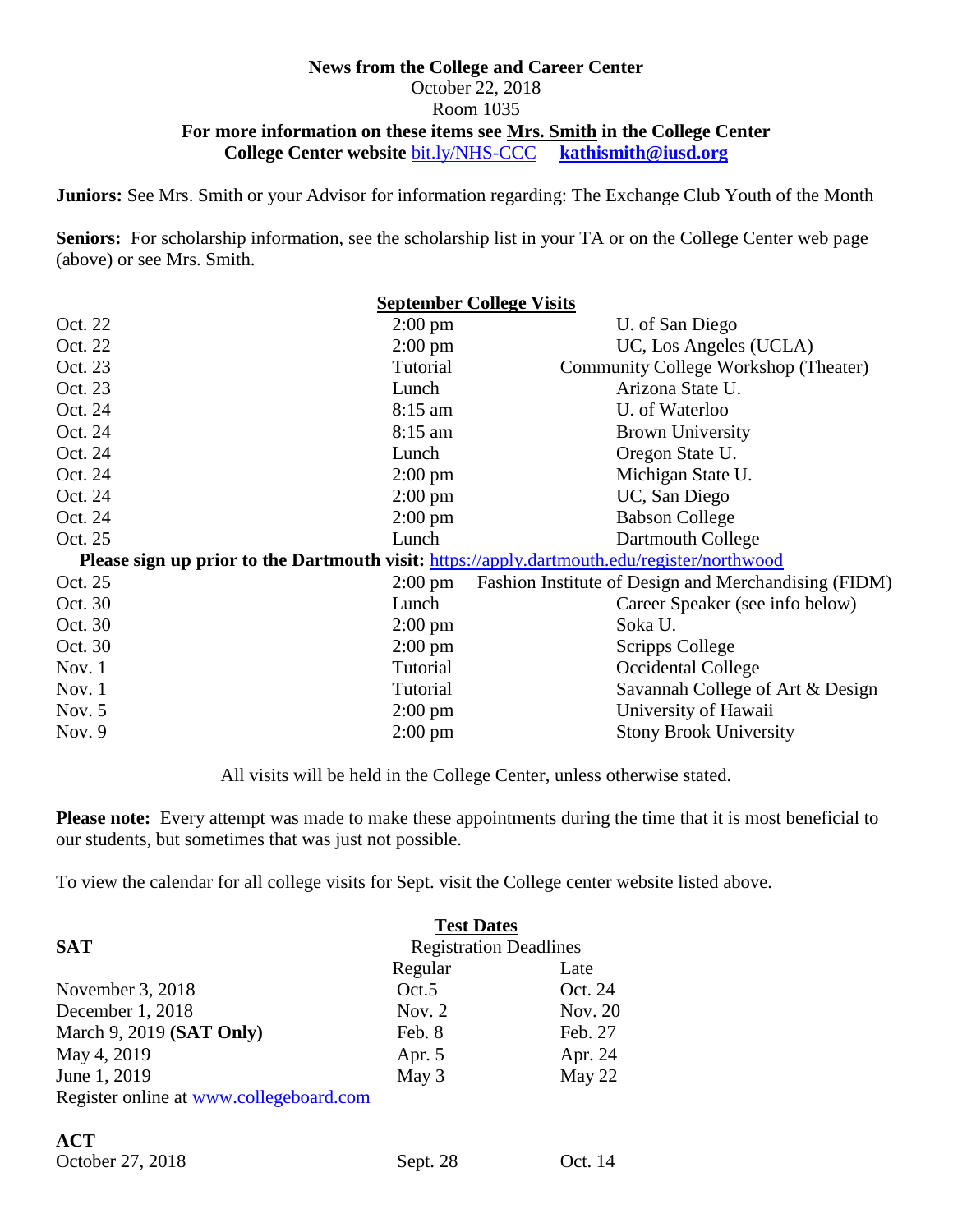| December 8, 2018                      | Nov. $2$ | Nov. 19  |
|---------------------------------------|----------|----------|
| February 9, 2019                      | Jan. 11  | Jan.18   |
| April 13, 2019                        | March 8  | March 25 |
| June 8, 2019                          | May 3    | May $20$ |
| July 13, 2019                         | June 14  | June 24  |
| Register online at www.actstudent.org |          |          |

Northwood's High School Code: **051283**

# **Career Club Career Speaker**

On Tuesday, Oct. 30 at lunch in the College and Career Center, UCI Professor Krichar will be speaking. Professor Krichmar spent 15 years as a software engineer on projects ranging from the PATRIOT Missile System at the Raytheon Corporation to Air Traffic Control for the Federal Systems Division of IBM. From 1999 to 2007, he was a Senior Fellow in Theoretical Neurobiology at The Neurosciences Institute. Currently, he is a professor in the Department of Cognitive Sciences and the Department of Computer Science at UCI and a Senior Member of IEEE and the Society for Neuroscience. He has over 20 years of experience in computational neuroscience. In this talk, Dr. Krichmar will discuss the growing fields of Artificial Intelligence, Robotics, and Neuromorphic Engineering. He will talk about his trajectory from industry to academia, as well as the differences between these career paths.

#### **Upcoming Senior Events at Northwood:**

#### **College Application Essay Workshop**

This workshop is intended to help guide students through the essay portion of the Common Application and UC application process. Each workshop will be an hour to an hour and a half long and will meet on Thursdays during first quarter. The introductory meeting will be held Monday, 9/10 at 3:30pm in the College and Career Center. After that, the workshop will be held every Thursday (beginning 9/13) at 3:30pm in the College and Career Center. Contact Ms. Kim or Mr. Lane for the schedule and more information.

#### **Community College Workshop**

Junior and Senior students are invited to come to the Theater during Tutorial on Tuesday, Oct. 23rd to receive general and specific information regarding California community college. Learn about admission procedures, honor programs, transfer processes, certificate programs and much more.

#### **Irvine Valley College (IVC) Application Workshop**

Wednesday, November 7th there will be an IVC application workshop conducted by IVC staff. Any seniors applying to IVC should attend the workshop; all students who attend will be complete the application at this time. It will be held in room 1225 before school at 7:30 am (Late Start)**. See Mrs. Smith for more information and to sign up.**

# **College Information Sessions/ Receptions**

Washington and Lee University Wednesday, Oct. 24 7:00 pm Newport Beach Marriott Bayview 500 Bayview Cir. Newport Check each college's website for more information.

**College Preview Days/ Open House**

These events take place on the college campuses See their websites for more information

Soka University "Lions Roar" Sat., Oct. 20 or Nov 11<https://admissions.soka.edu/portal/lions-roar>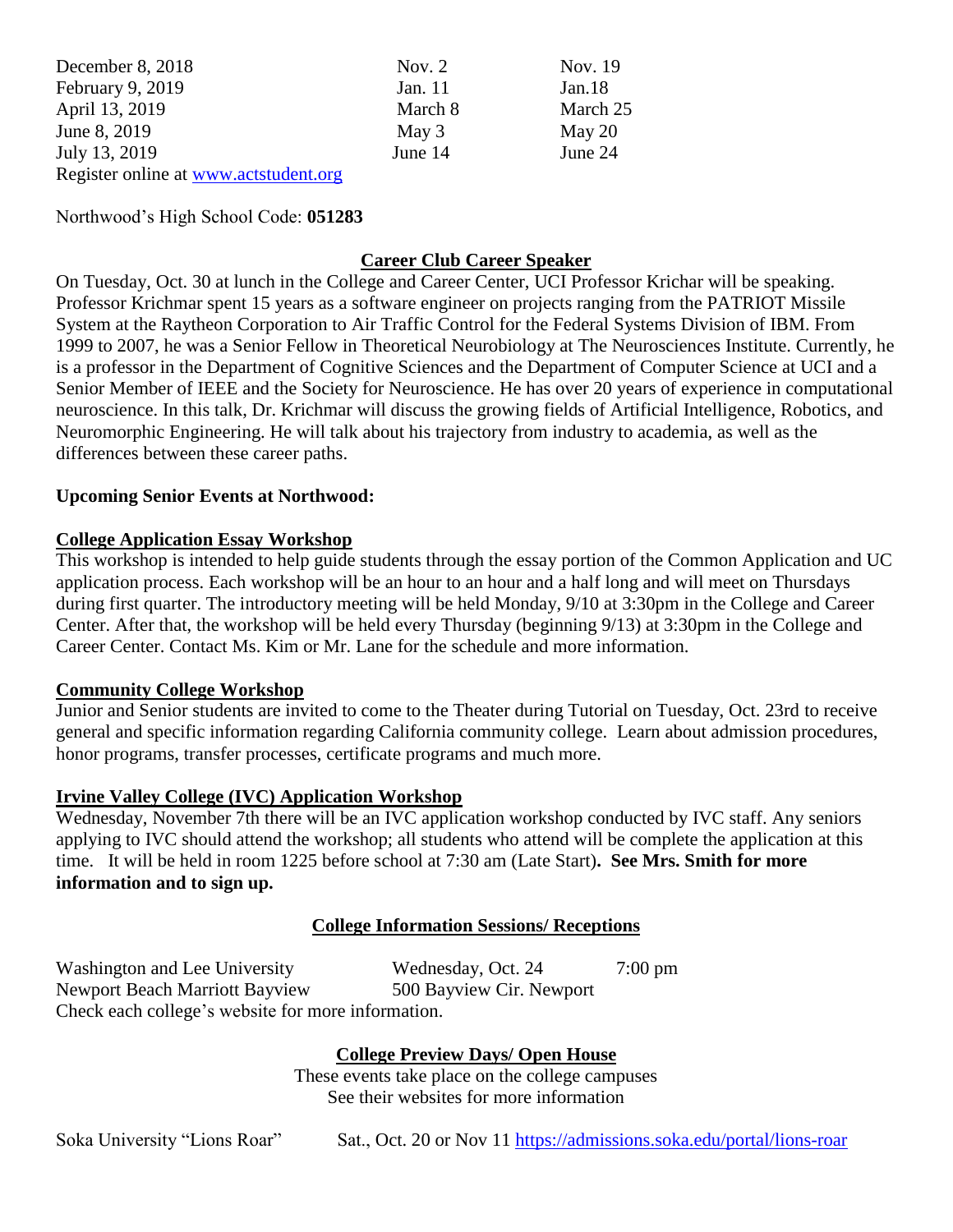| Discover Redlands                                                                            | Nov. 10 |                                                        |  |  |  |  |
|----------------------------------------------------------------------------------------------|---------|--------------------------------------------------------|--|--|--|--|
| http://www.redlands.edu/admissions-and-aid/undergraduate/visits-and-tours/admissions-events/ |         |                                                        |  |  |  |  |
|                                                                                              |         |                                                        |  |  |  |  |
| Discover USC                                                                                 | Nov. 18 | https://admission.usc.edu/meet-us/off-campus-programs/ |  |  |  |  |
|                                                                                              |         |                                                        |  |  |  |  |
| Chico State                                                                                  | Oct. 20 | www.csuchico.edu/admissions                            |  |  |  |  |
|                                                                                              |         |                                                        |  |  |  |  |

#### **Santiago Canyon College (SCC) Financial Aid Application Workshop**

SCC will be hosting several **free** workshops at our campus to help all students apply for financial aid! Spanish speaking staff available to assist as well. For any questions about the workshops please call the SCC Financial Aid department at 714-628-4876 or email [finaid@sccollege.edu.](mailto:finaid@sccollege.edu) For dates and more information see the flyer:



# **Stepping in the Right Direction Black College Fair**

Learn more all about our GREAT HISTORICALLY BLACK COLLEGES & UNIVERSITIES and meet with Recruiters, Alumni and students. Students will have an opportunity to attend Workshops, Forums, and of course if you are a Senior in High School or a Community College Student: **BRING YOUR TRANSCRIPTS**!! There will be GIVEAWAYS throughout the day AND a couple of AWESOME surprises you DO NOT want to miss! **DATE**: SATURDAY DECEMBER 1, 2018 **LOCATION**: LONG BEACH CONVENTION CENTER: SEASIDE ROOM **TIME:** 1:00PM - 6:00PM

#### **2018 Biotech Open House**

The general public, college students, high school students and parents are invited to learn about the Biotechnology courses, certificates, internships and degree programs. Find out how you could earn a Bachelor's degree in Biotechnology for \$10k! Visit the lab to see equipment and basic skills needed in a biotechnology laboratory. You can learn marketable job skills that could earn you a science-related job or research internship! The various Open House events may differ in their lab activities, but often include sterile technique, making solutions, pouring agar plates, using micropipettes and aliquoting reagents. Participants in lab activities must wear closed-toe shoes and tie back long hair.

Open House Events:

B. Nov 3 Fullerton College, 9 am - noon. Faculty Lead: Dr. Jo Wu, [jwu@fullcoll.edu](mailto:jwu@fullcoll.edu)

C. Nov 3 Santiago Canyon College, 9 am - noon. Faculty Lead: Dr. Denise Foley, [foley\\_denise@sccollege.edu](mailto:foley_denise@sccollege.edu) D. Nov 17 Irvine Valley College, 9 am - noon. Faculty Lead: Emalee Mackenzie, [emackenzie@ivc.eduY](mailto:emackenzie@ivc.edu)ou will receive the event details, waivers, campus map and parking information about a week before the event. If you registered and did not hear back, please email jwu@fullcoll.ed or [foley\\_denise@sccollege.edu](mailto:foley_denise@sccollege.edu) You must register, Registration link is at [tinyurl.com/FCbiotechworkshop.](https://www.google.com/url?q=http://tinyurl.com/FCbiotechworkshop&sa=D&ust=1538415334570000&usg=AFQjCNHnqb7ug3-vEJp-sdgth7DtsIfZqg)

# **2019 Prudential Spirit of Community Awards**

2019 Prudential Spirit of Community Awards are open to students in grades 5-12 who have participated in a volunteer activity within the past year. Honors are granted at the local, state and national level. The top honorees from each of the 50 states and the District of Columbia receive a cash prize and an all-expenses-paid trip to Washington, D.C. for four days of special recognition events.

**You must notify Mrs. Smith no later than Nov. 2nd if you plan to apply for this award.** Here's how students can apply: Visit<https://spirit.prudential.com/> or

<https://www.nassp.org/recognition/student-awards/prudential-spirit-of-community-awards/>

- Complete the application and the student/parent agreement by **November 6, 2018**
- Email or hand-deliver certification instructions to Mrs. Smith: **[kathismith@iusd.org](mailto:kathismith@iusd.org)**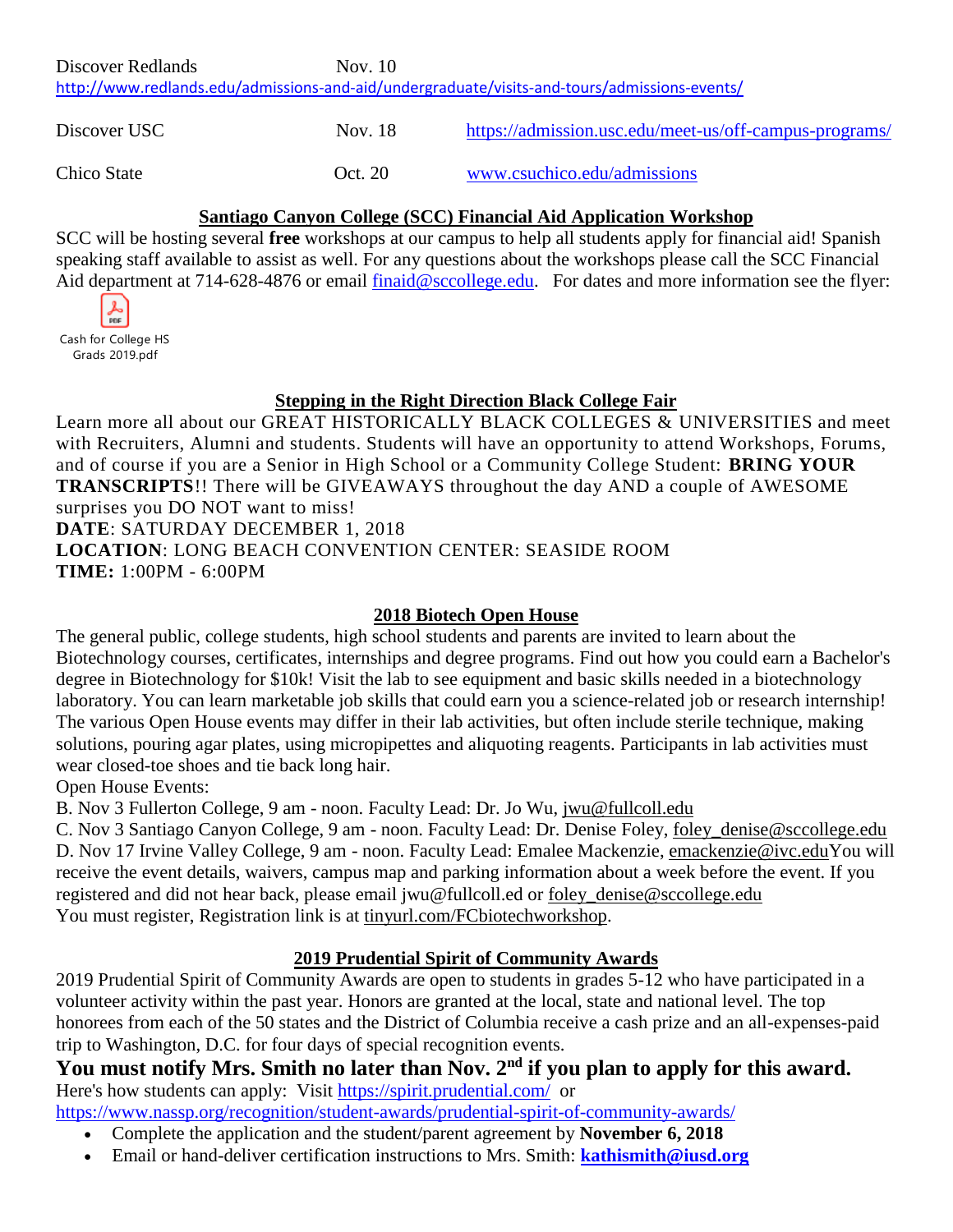KLK CAPITAL MANAGEMENT & UCI'S SCHOOL OF PHYSICAL SCIENCES PRESENTS:



# Are you interested in **FINANCE**, but don't know where to start? Wall Street is coming to UCI!

Join us on October 22 & 23 for panels and workshops that will educate and inspire.

Our event not only aims to bring industry leaders in the Finance field to offer unique insight, but also to create an interactive environment and open dialogue between young professionals and current students at UC Irvine, offering career insights, industry prospects, and recruiting advice.

Some Topics are investment banking, auditing, accounting, quantitative analysis, and data analytics.

Refreshments will be provided. Save your spot for \$10 but get your money back when you show up! Click below to RSVP.

[RSVP HERE](https://www.eventbrite.com/e/pursuing-finance-tickets-50346692312)

#### **Regeneron Science Talent Search 2019**

The Regeneron Science Talent Search 2019 [application](http://click.societyforscience-email.com/?qs=32ad33416183f14bbbbd74b19d34de6631e215fcbd0b60ee869df9d3ef11e564b548a39ee398a8b6ab2e92836892598c) is now open! High school seniors with individual, original research projects are invited to apply online to the Regeneron STS. There are no limits to the number of students who can enter from any school, region or state, and students may submit research from any year of high school. The program is completely free. The top 300 scholars receive \$2,000 each, and their schools also receive \$2,000—that's funding for STEM education in your community. Forty finalists will be invited to compete in the finals week competition in Washington, DC, all expenses paid. Every finalist receives at least \$25,000 and if named in the top 10, could win between \$40,000 and \$250,000. Check out last year's highlights [video,](http://click.societyforscience-email.com/?qs=32ad33416183f14b59549800b8de2ad036eb035f79612370bbc2b6ac3114436d34444cea6f1b010e0348b1b236b25b0d) learn more about the top 40 finalists' research projects in this video from the [Public Exhibition of](http://click.societyforscience-email.com/?qs=864165e8fdb728290c5632240964a8c2330557a9f010753d33a00ccfbe6d6939d1aaf4c98ae80b00129a38710bb56c16)  [Projects,](http://click.societyforscience-email.com/?qs=864165e8fdb728290c5632240964a8c2330557a9f010753d33a00ccfbe6d6939d1aaf4c98ae80b00129a38710bb56c16) watch the winner's results and remarks from Malcolm Gladwell in this video from our [awards gala](http://click.societyforscience-email.com/?qs=864165e8fdb7282909148e4869824e5217413b154fc99f5e911375a1b861e5c03344087dee669aa15d45a828ad93daac) to learn more. The **application will close on Wednesday, November 14, 2018 at 8pm ET**, but we encourage interested students to open applications soon in order to receive tips and reminders.

**Career Edge**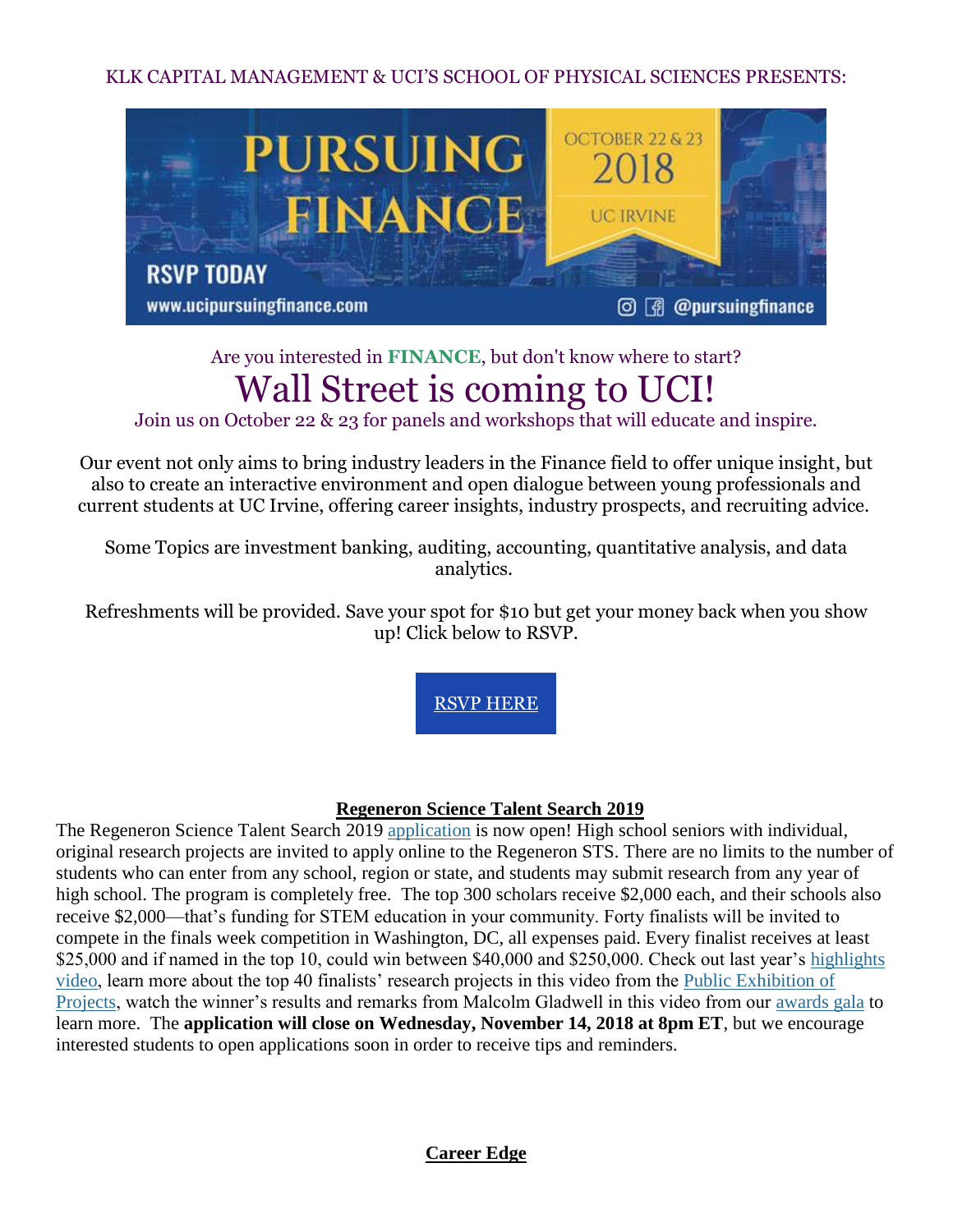To better prepare today's student for tomorrows jobs, the Irvine Chamber in collaboration with Irvine Valley College, Brandman University, Webster University, and Google bring you **[Career Edge.](https://www.greaterirvinechamber.com/irvinechamber/career-edge) [Career Edge](https://www.greaterirvinechamber.com/irvinechamber/career-edge)** helps students' master "soft skills" through a series of three courses. Please see below. Saturday, February 2, 2019: **[Practical Critical Thinking & Problem Solving](https://www.greaterirvinechamber.com/irvinechamber/career-edge) – Dr. Brian Dozer,** Webster University, Director, Irvine Metro Campus

Saturday April 6, 2019: **[Successful Business Etiquette & Workplace Behaviors](https://www.greaterirvinechamber.com/irvinechamber/career-edge) – Dr. Massiel Perez-Calhoon,** Brandman University, Manager, Community & Corporate Relations, Irvine Campus Time: 8:30 a.m. – 1:00 p.m.

**Light breakfast & lunch will be served.**

Location: Greater Irvine Chamber **36 Executive Park, Suite 100, Irvine, CA.** 

Benefits: **When you complete an individual workshop or the series, students will receive:** 

- ▶ Certificate of Completion
- ▶ Letter of Completion/Recommendation from Chamber
- $\triangleright$  Social Media recognition for participation and completion

Students can register by clicking on [Career Edge.](https://www.greaterirvinechamber.com/irvinechamber/career-edge)

#### **Irvine Youth Employment Services (IYES) Presents: "How to get a Seasonal Job"**

Looking for a job for the holiday season? The majority of employers hire their seasonal staff in October and early November so there is no time to waste. Want to know which employers are hiring and what to expect? iYES staff will discuss job applications, how to dress for success, resume writing, interviewing tips and more. Tuesday Nov. 8<sup>th</sup> at Tutorial in the College and Career Center. See Mrs. Smith for more information.

#### **ROP Information**

ROP offers more than 75 classes in 5 school districts; find out how you can earn elective credit while getting "hands-on" experience in a career pathway. Internship classes are also available; discover what it is like to work in the medical field, hotel and tourism, animal healthcare, the automotive industry, EMT, Fire Technology and many other choices. Don't forget about the ROP classes that are offered right here at NHS: Video/TV Production, Visual Imagery, Broadcast news, Computer Graphics Theater Tech., and Horticulture. Sign up with Mrs. Smith for spring classes in November.

# **ROP Course Highlight: Careers with Children Internship**

Explore the field of early childhood education. Focus on child growth and development, health, safety and nutrition, classroom management techniques, and curriculum. After initial classroom instruction, deliver lessons to students while interning at local preschools or child care facilities. Tuesdays and Thursdays 3-6pm at El Toro High School.

# **Juniors-Exchange Club: Youth of the Month**

To be considered for the Exchange Club Youth of the Month, please send your student profile as an attachment to Mrs. Smith at [kathismith@iusd.org](mailto:kathismith@iusd.org) . Once I have your student profile you will be considered by the scholarship committee each month. To find the profile or for information about the Exchange Club see my webpage: [bit.ly/NHS-CCC](http://bit.ly/NHS-CCC)

# **What is Your Dream Career?**

Now is your chance to SHOW Vital Link what you want to do as your "Dream Career." Whether you want to be an auto mechanic or veterinarian, a doctor or a singer, the possibilities are endless! Have someone snap a photo of you demonstrating your dream career and you could receive up to \$300! Interested?

All participants must be between the ages of 12 and 25, only one submission allowed per person.

All submissions must include the following:

-Photo of YOU demonstrating your Dream Career

-200 to 300 word essay describing the photo and why this is your dream career

-A photo release *(included with official rules)* for each person in the photo *(required at time of submission)* [CLICK HERE FOR OFFICIAL RULES](http://r20.rs6.net/tn.jsp?f=001JB6lhLhnZdn4UrAWuZ1NPsqEiwJ22UPOfnPRQQ5qlnBsxlo4X96FnEKPgz8njdxoUBoicD7CdG8sWuydx_eZMXbJ-VnQHp3FcJj9mSdRfjPHSinfPjFUReF3xCoMlIXwWhQjNv1P33acAXGwUgAn45ncfIiyQi-ly0NNTQ6mWZvT6RPosAcm_9Fs71J3txbtVw_q9TKJVFkjSxCrXF7JMCz3XqdXaJuOqOpNSdRcvH3HGY_oZwylABOVKGO-K5cz&c=ageNzD-dideV8uPecJNcqu9vRQVBs1EQkmzn3K7Vjg1YCdRM5vPG5w==&ch=J-ycwsnMfJdIUIsboDCARiFqObU74MDKbVPbBDpiMbghm1ZMYe1FlA==) [CLICK HERE TO SUBMIT YOUR ARTWORK](http://r20.rs6.net/tn.jsp?f=001JB6lhLhnZdn4UrAWuZ1NPsqEiwJ22UPOfnPRQQ5qlnBsxlo4X96FnMwJEzjzEmhyB-PkpKF8cLdGzF95kINHQxwbdFYiT7brLyEr_qY9ErnYMGpzFRDzk5dYlwTE6vAtjJUyg__VJR7X4zw-dXClCo86P-HUf25VBp4t6so4uOCn1yavaf9oWvuxXew2yubAqjxIvhVAGWQIGVOhAi-bkA==&c=ageNzD-dideV8uPecJNcqu9vRQVBs1EQkmzn3K7Vjg1YCdRM5vPG5w==&ch=J-ycwsnMfJdIUIsboDCARiFqObU74MDKbVPbBDpiMbghm1ZMYe1FlA==)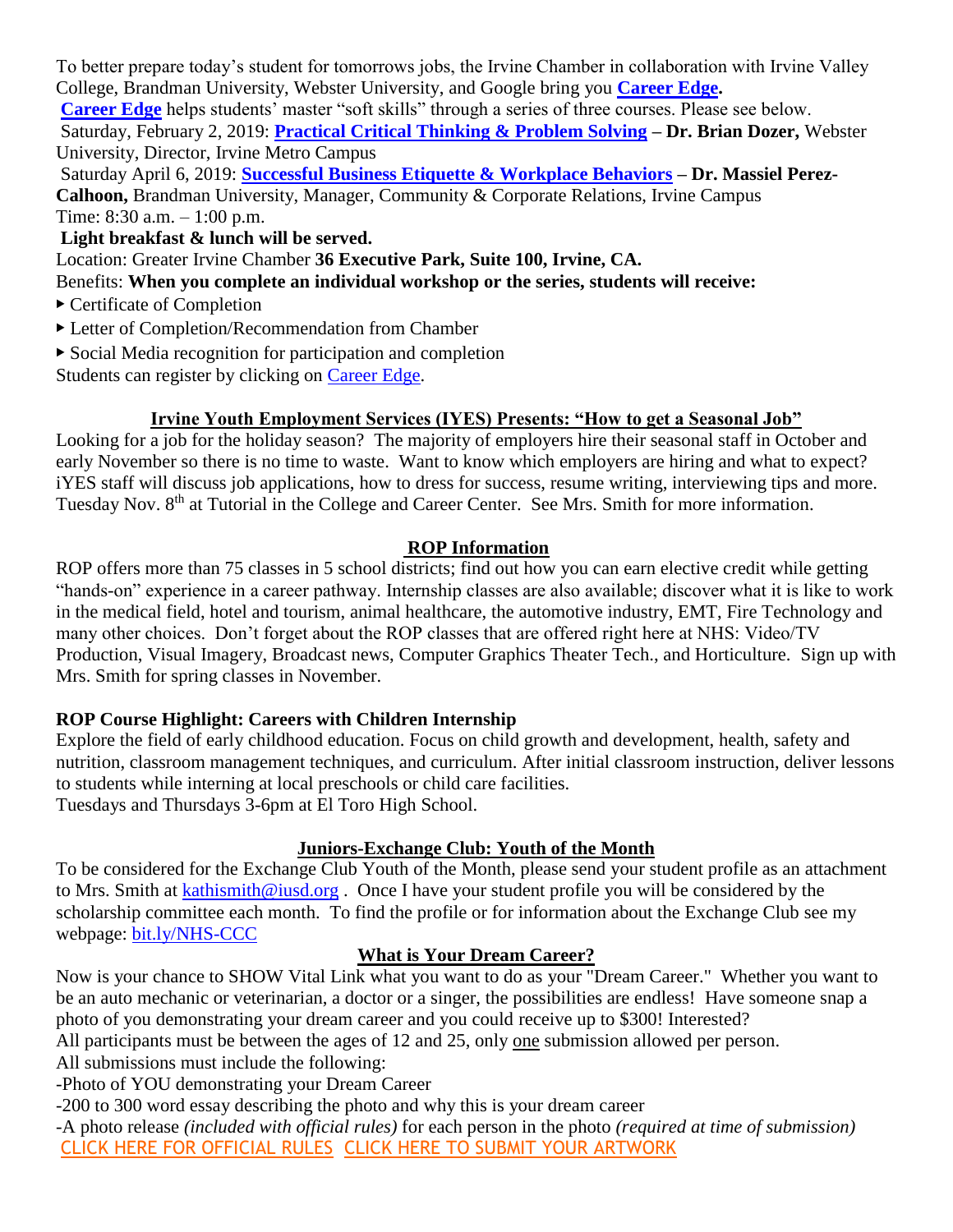# **Employment Information**

#### **Irvine Youth Employment Services**

Irvine Youth Employment Services will be holding free workshops throughout the fall. Learn to market your assets to prospective employers through your resume, job application, interview skills and post interview follow-up strategies. Space is limited, reservations required. Open to ages 16-25. Additional free services available through Youth Employment: Job referrals, resume assistance and mock interviews. For more information, visit:<http://www.cityofirvine.org/youth-employment-services>

### **Work Permits**

Federal and State Law require minors between the ages of 14 and 18 to have a work permit to be employed. You must have a 2.0 GPA to be eligible for a work permit. Please see Mrs. Smith for more information and to obtain an application for a work permit

#### **Job Board**

There are current employment opportunities posted on the job board in the counseling office (room 1033) **Volunteer/Community Service**

# **Open Sesame: Coding With Kids**

Volunteer with other IUSD high school students to teach coding to kids in homeless and domestic violence shelters. No experience needed. Find more information at CodeOpenSesame.com. Click here to sign up: <https://www.signupgenius.com/go/60b0445acad29a5fa7-fourth>

#### **Northwood Elementary Fall Festival**

Northwood Elementary Fall Festival will be held on our campus at Northwood Elementary school at 28 Carson Street. The event is on October 19th from 3:30-7:30pm. We could use volunteers for set up at 3:00pm or clean up until 8pm. The other volunteer opportunities would be to run a booth, these include carnival type booths/games like bean bag toss, marble game, milk can toss, ball bingo, Kraft blocks, and lollipop tree game. [nwelementarypta@gmail.com](mailto:nwelementarypta@gmail.com) for more information and to volunteer.

#### **Campaign Volunteers**

Carrie O. Malley's campaign for Irvine City Council is looking for energetic volunteers to participate in precinct walks throughout Irvine, phone calling, and voter outreach. This is a wonderful opportunity to be engaged with the political process, learn about local issues, and be involved first-hand in a City Council campaign right here in Irvine! Carrie is a 20-year Irvine resident and original homeowner in Northpark/Irvine. Carrie's public service and public policy background is extensive as well. No campaign experience is required! We are looking for reliable and motivated volunteers who want to be involved locally. Precinct walks are usually on weekends and sometimes in the early evenings; however, you can sign up for dates/times that fit well with your schedule. There is a great deal of flexibility with this volunteer opportunity, so it is a perfect way to gain volunteer hours and experience! If interested, please email Carrie directly at [Carrie@CarrieforIrvine.com](mailto:Carrie@CarrieforIrvine.com) or call/text Carrie at (714) 875-1284. Thank you for your interest and time!

# **Heritage Park Library Teen Volunteers**

The Heritage Park Library in Irvine is currently seeking teen volunteers for our Homework Helpers Program. Our Homework Helpers program is held on Tuesdays and Thursdays from 4:30-6:00 and runs from September  $11<sup>th</sup>$  through December  $20<sup>th</sup>$ . The teen volunteers will help students in grades 2-8 with their assigned homework. This is a very rewarding experience. Please see the program flyer, the homework helper policies for the teens and the teen volunteer application. If interested, please fill out the application and contact the Heritage Park Library to discuss their volunteer opportunities. See Mrs. Smith for information and application.

# **ALS Association Community Service Opportunity**